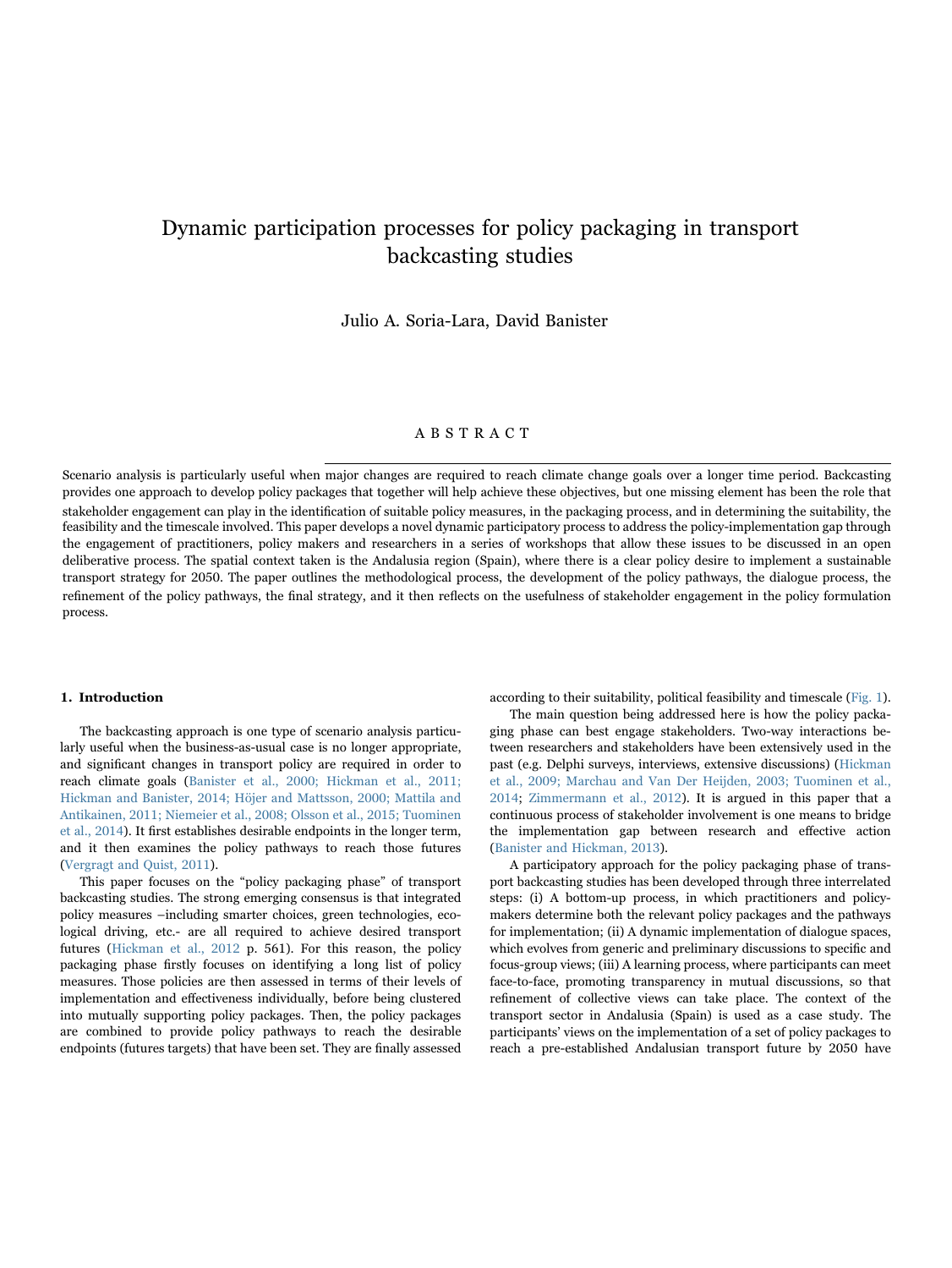<span id="page-1-0"></span>

Fig. 1. Policy package scheme. Inspired by [Hickman et al. \(2012\).](#page-10-1)

formed the basis for a final transport scenario. The "transport scenario" is defined here as the desired transport future (2050), together with the combination of policy packages that provide three individual policy pathways to reach the desired transport future: lower carbon emissions, technological innovation and urban compactness.

[Section 2](#page-1-1) outlines the theoretical framework, and the desired transport future for Andalusia. This transport future provides the basis for the participatory policy packaging phase, which is the main focus of this paper. [Section 3](#page-3-0) presents the research design, including a detailed description of the participatory approach. [Section 4](#page-4-0) shows the main results, while [Section 5](#page-9-0) closes the paper with some reflections and concluding remarks.

# <span id="page-1-1"></span>2. Background and context

# 2.1. Participatory policy packaging in transport backcasting studies

Although many transport backcasting studies only occasionally involve stakeholders [\(Ashina et al., 2012; Hickman and Banister,](#page-10-4) [2007; Markus and Jonsson, 2006; Mattila and Antikainen, 2011;](#page-10-4) [Schade and Schade, 2005; Winyuchakrit et al., 2011](#page-10-4)), a growing number of studies emphasise the use of participatory methods during the policy packaging phase [\(Marchau and Van Der Heijden, 2003;](#page-10-5) [Shiftan et al., 2003; Tuominen et al., 2014](#page-10-5); [Zimmermann et al., 2012\)](#page-11-1).

The use of participatory workshops is one of the common methods used by different authors [\(Banister and Hickman, 2013; Hickman](#page-10-3) [et al., 2011; Tuominen et al., 2014\)](#page-10-3). For example [Banister and](#page-10-3)

[Hickman \(2013\)](#page-10-3) combined workshops and extensive discussions with colleagues in the context of Delhi (India). The results included the design of 8 policy packages (e.g. low emissions vehicles; alternative fuels) to reach three desirable transport futures by 2030. In a similar way, [Hickman et al. \(2011\)](#page-10-6) compared several pathways to reach lower carbon emissions from London (U.K) and Delhi (India). [Tuominen](#page-11-2) [et al. \(2014\)](#page-11-2) also used participatory workshops to design policy packages in the context of Finland. The key dimensions to create those policy packages were: (i) Timing and preconditions for implementation; (ii) Timescale; (iii) Spatial scale; (iv) Interactions with other societal sectors. [Marchau and Van Der Heijden \(2003\)](#page-10-5) combined workshops with conferences and interviews, incorporating visions from different stakeholders. They aimed at defining the scope of policy development in the context of possible Automated Vehicle Guidance developments.

Other participatory methods (e.g. surveys and/or interviews) have been also used. For example, [Zimmermann et al., \(2012\)](#page-11-1) conducted a qualitative backcasting approach, designed to visualise a desirable electric mobility future in Germany, and to determine the measures to bridge the present and this desirable future. It was combined a Delphi process and interviews from 15 different stakeholders groups.

These studies mainly focused on two-way interactions between researchers and stakeholders. The present research goes further and explores the usefulness of open, interactive and learning dialogue spaces for the policy packaging phase of transport backcasting studies, where participants can actively interact with each other – this is a dynamic participation process.

<span id="page-1-2"></span>

Fig. 2. Case study location.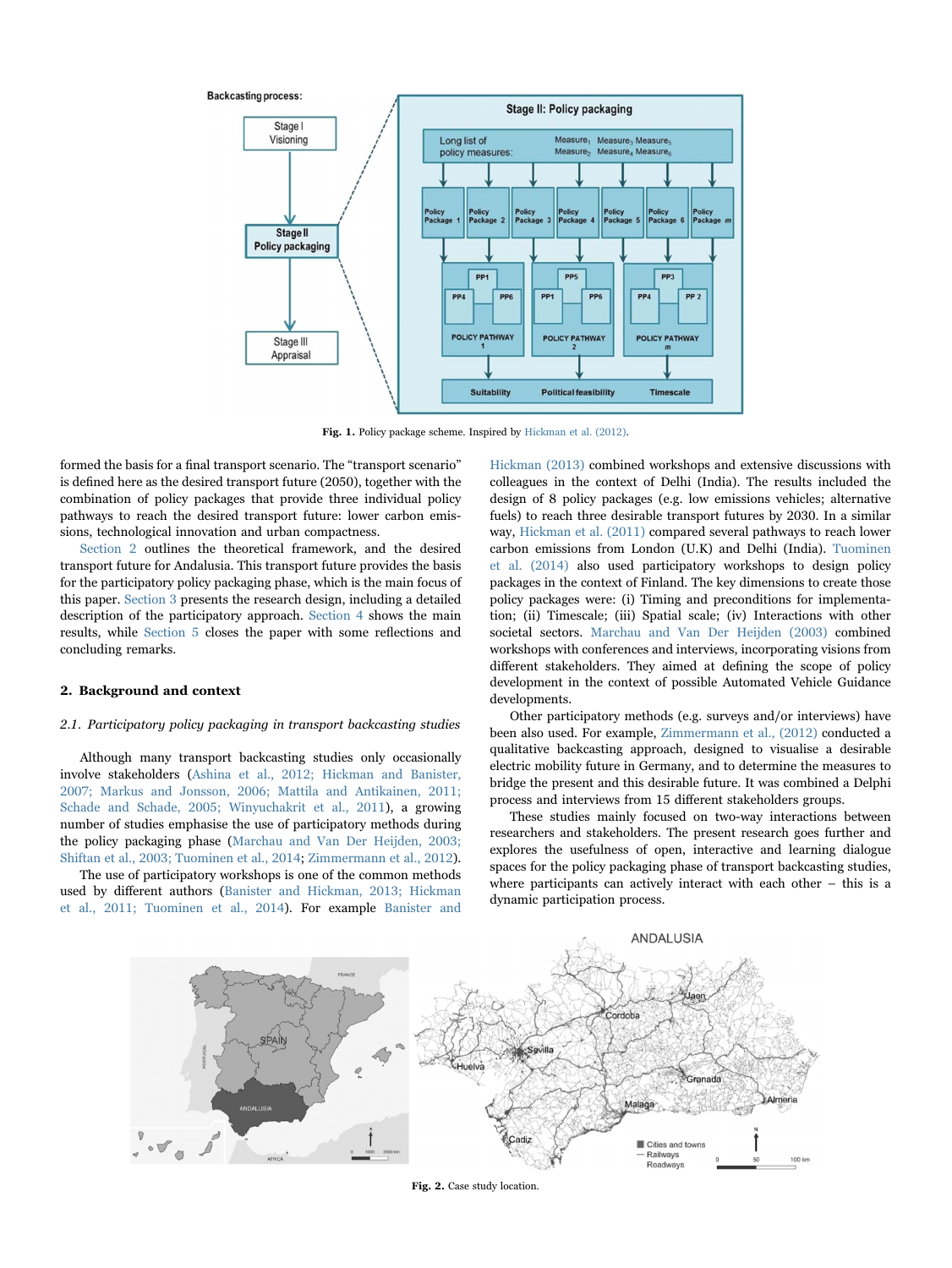#### <span id="page-2-2"></span>2.2. The region of Andalusia: a desired transport future

The region of Andalusia (Spain) has 8,402,305 inhabitants [\(Fig.](#page-1-2) 2). A new strategic plan is currently being discussed by the "Agencia Andaluza de la Energía" to meet climate change targets by 2050 (Agencia [Andaluza](#page-10-7) de la Energía, 2014). It mainly aims at covering three main objectives: (i) Reaching 20% reduction in the use of primary energy; (ii) An increment of 20% in the percentage of renewable energy; (iii) A reduction of  $CO<sub>2</sub>$  emissions of 60% by 2050 compared with domestic emissions in 1990 (in all sectors, including transport).

Given this context, a desired transport future of the Andalusian transport sector (2050) was created, exploring the preferences and the concerns from Andalusian society. To address this, a participatory process was conducted combining a Delphi analysis and semi-structured interviews from a wide range of stakeholders [\(Soria-Lara](#page-11-3) and [Banister,](#page-11-3) 2017). In contrast to the business-as-usual projection (BAU), the results showed the desire of a radical transformation in both the Andalusian economic model and how people experience the transport sector [\(Table](#page-2-0) 1).

#### <span id="page-2-0"></span>Table 1

Contrasting the BAU projection with the desired transport future in Andalusia. Source: [Soria-Lara](#page-11-3) and Banister (2017)

| <b>BAU</b> (by 2050)                                    | Desired transport future (by 2050)     |
|---------------------------------------------------------|----------------------------------------|
| - Tourism and agriculture sectors will                  | - Strong technological and industrial  |
| dominate Andalusia GDP                                  | sectors                                |
| - Car-oriented society                                  | - Public transport-oriented society    |
| - Low penetration of private electric                   | - Substitution of traditional fuels by |
| vehicles                                                | electric and hybrid vehicles           |
| - Increasing of distances to daily                      | - Decreasing of distances to daily     |
| destinations                                            | destinations                           |
| - Public transport as predominant<br>mode at city level | - Non-motorised and liveable cities    |

The storyline of the desired transport future provides the basis for the formulation of different policy pathways covered in this paper, which bridges the gap between the present and this future. [Soria-Lara](#page-11-3) [and Banister \(2017\)](#page-11-3) have presented the storyline as follows:

"This desirable transport future relies on a fundamental change in the economic model of Andalusia. The agricultural model would be more orientated towards the production of high-quality ecological products focusing on local consumption, reducing the distance of freight travel and facilitating home delivery of goods. Meanwhile, the existing coastal tourism is expected to decrease and to become re-orientated as a sustainable tourist model based on cultural tourism (e.g. historic monuments, town centres, etc.). This means a reduction of both air and car traffic.

Collective and public transport systems would provide the main motorised transport modes in Andalusia by 2050, with the preferred mode being the railway transport system (even for freight transport). The use of private vehicles would be strongly reduced, fostering car sharing initiatives between citizens. The implementation of zero and low emissions vehicles would be strongly promoted in both private and public transport modes (principally electric and hybrid vehicles), including the introduction of electric bikes.

There would be a preference for cities to be free of motorised vehicles, where the distances to daily destinations were shorter. In this sense, part of the existing car infrastructures would be used as socialization spaces for pedestrians; cycling and public transport infrastructures, including an increase in the number of intermodal facilities, as this would encourage a higher use of public transport modes".

This future image was obtained through a participatory process that combined two different methods: (i) Delphi methods; (ii) semistructured interviews. A total of 40 Andalusian stakeholders participated in the study. The Delphi method was intended to reach consensus between participants, and the semi-structured interviews

<span id="page-2-1"></span>

**Methodological scheme** 

# Policy packaging scheme

Fig. 3. Research method. Inspired by [Hickman et al. \(2012\)](#page-10-1).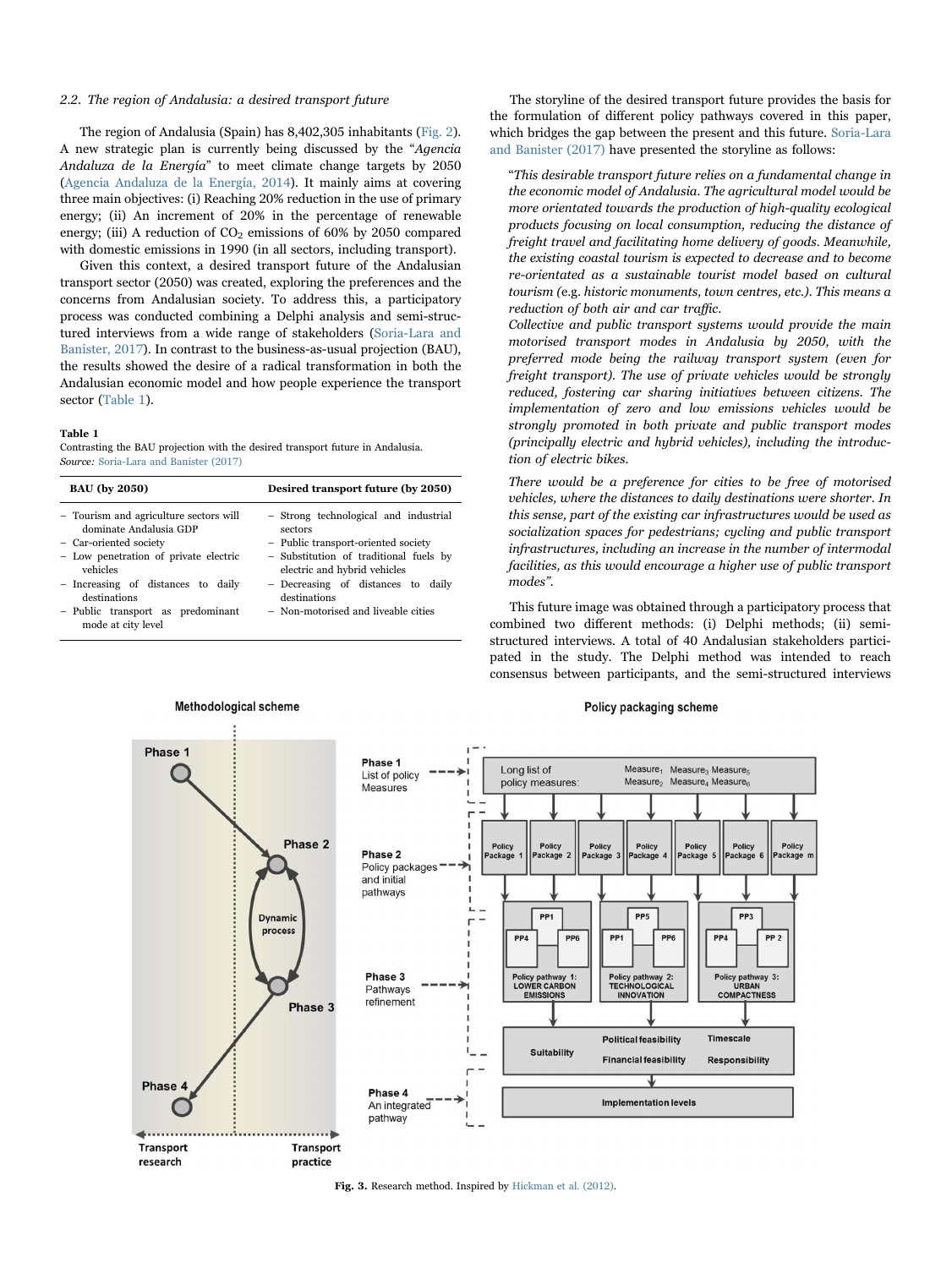represented a much more open participatory process. The interviewer had a series of general questions, as well as having some latitude to ask more detailed follow-up questions in response to what are seen as significant replies [\(Soria-Lara](#page-11-3) and Banister, 2017).

The present paper develops a set of policy packages and pathways for implementation to reach the desired transport future for Andalusia described above. To do that, a novel methodological approach has been developed, based on dynamic and learning dialogue spaces involving researchers, practitioners and policy-makers.

# <span id="page-3-0"></span>3. The dynamic participation approach: research design

The participatory process was structured into four sequential phases that interactively combines both: transport research and transport practice [\(Fig.](#page-2-1) 3): (i) Policy measures; (ii) Policy packages and initial pathways; (iii) Pathways refinement; (iv) An integrated pathway.

# 3.1. Phase 1: policy measures

The research team carried out a comprehensive review of the full range of policy measures. This review was based on academic articles and experiences from European transport practice. A total of 53 individual policy measures were selected as being relevant for the objectives of the pre-established future for Andalusia ([Section](#page-2-2) 2.2). The practitioners and policy-makers were also encouraged to add further policy measures if necessary.

### 3.2. Phase 2: policy packages and initial pathways

Phase 2 was operationalised through a workshop where practitioners and policy-makers met face-to-face. The aim of the workshop was to: (i) cluster the list of 53 policy measures into different policy packages; (ii) define three initial policy pathways designed to reach the desired transport future for Andalusia. The themes of the three pathways were: (i) Lower carbon emissions; (ii) Technological innovation; (iii) Urban compactness. The choice of those three pathways is related to how Andalusian's stakeholders visualised the desired transport future for Andalusia, highlighting those three topics as desired pathways in the shorter, medium and longer term ([Soria-Lara](#page-11-3) and [Banister,](#page-11-3) 2017).

A total of 12 participants took part ([Table](#page-3-1) 2). An experienced transport consultant took on the role of mediator, and the researchers mainly acted as observers. The duration of the workshop was flexible (approximately 3 h 30 h divided into two steps with a break).

The research team first detailed the pre-established transport future for Andalusia, focusing on the three possible policy pathways: (i) Lower carbon emissions; (ii) Technological innovation; (iii) Urban compact-

#### <span id="page-3-1"></span>Table 2

Description of participants during Phase 2.

| <b>Professional groups</b> | Number of participants and description                                                       |
|----------------------------|----------------------------------------------------------------------------------------------|
| Policy-makers              | 3 from the regional government<br>3 from local governments                                   |
| Consultants                | 2 from the technological sector<br>2 transport planners<br>1 sociologists<br>1 urban planner |

ness. Then, participants were provided with the list of 53 individual policies, and were asked to classify such policies into different policy packages. Consensus was sought to identify the criterion that would help to classify the list of policy measures into policy packages. Each policy package should be based on: (i) A set of individual measures with a similar nature (e.g. technological, economic, lifestyle etc.); (ii) Measures that are likely to work well together; (iii) Measures that might create positive synergies. Participants were also encouraged to add additional policy measures.

Participants were then asked to indicate the suitability and political feasibility of each policy package for each of the three individual pathways. The levels of consensus between participants were meant to distinguish between three suitability and political feasibility levels: (i) Low; (ii) Medium; (iv) High. The results provided the three initial pathways.

#### 3.3. Phase 3: pathways refinement

In this Phase three focus-group workshops were organised, focusing respectively on the three initial pathways developed during the previous phase. A total of 12 participants took part in each focusgroup workshop [\(Table 3\)](#page-4-1). Some participants (3–5) provided continuity between the Phases 2 and 3. The duration of each focus-group workshop was flexible, dividing each workshop into three steps with two breaks [\(Fig. 4\)](#page-4-2).

Researchers were firstly showed the desired transport future for Andalusia, and this was supplemented by one of the three initial pathways: lower carbon emissions (1st workshop), technological innovation (2nd workshop) and urban compactness (3rd workshop). Participants had to distinguish between five suitability levels from each policy package: (i) Very low; (ii) Low; (iii) Medium; (iv) High; (v) Very high. Suitability showed how each policy package fitted into a specific policy pathway. The increased degree of separation 3–5 options) between Phases 2 and 3 resulted from the need for higher sensitivity, and it was thought that there was more experience from the participants with the thinking behind the policy packages.

Participants then discussed the political and financial feasibility of the policy packages. Political feasibility referred to the possibility that policy measures would be implemented without paying attention to financial issues, and focusing on aspects such as: direct or indirect implementation from institutions, ease of communication, social acceptability, etc. Financial feasibility referred to the possibility that policy implementation would be influenced according to their costs. Participants again had to distinguish between five feasibility levels: (i) Very low; (ii) Low; (iii) Medium; (iv) High; (v) Very high.

Participants were thirdly asked to reflect on the timescale and responsibility for policy implementation. With regard to the timescale, participants had to select between three different temporal horizons for each policy measure: (i) Shorter-term (2025); (ii) Mid-term (2035); and (iii) Longer term (2050). Concerning the responsibility for policy implementation, participants had to select between: (i) Regional institutions; (ii) Local institutions; (iii) Citizens; and (iv) Private sector.

# 3.4. Phase 4: an integrated policy pathway

The final stage required the presentation of an integrated policy pathway that focused on identifying several levels of implementation for the range of policy packages, based on: (i) the combined suitability of policy packages for the three individual pathways; and (ii) the combined political and financial feasibility of policy packages for the three individual pathways.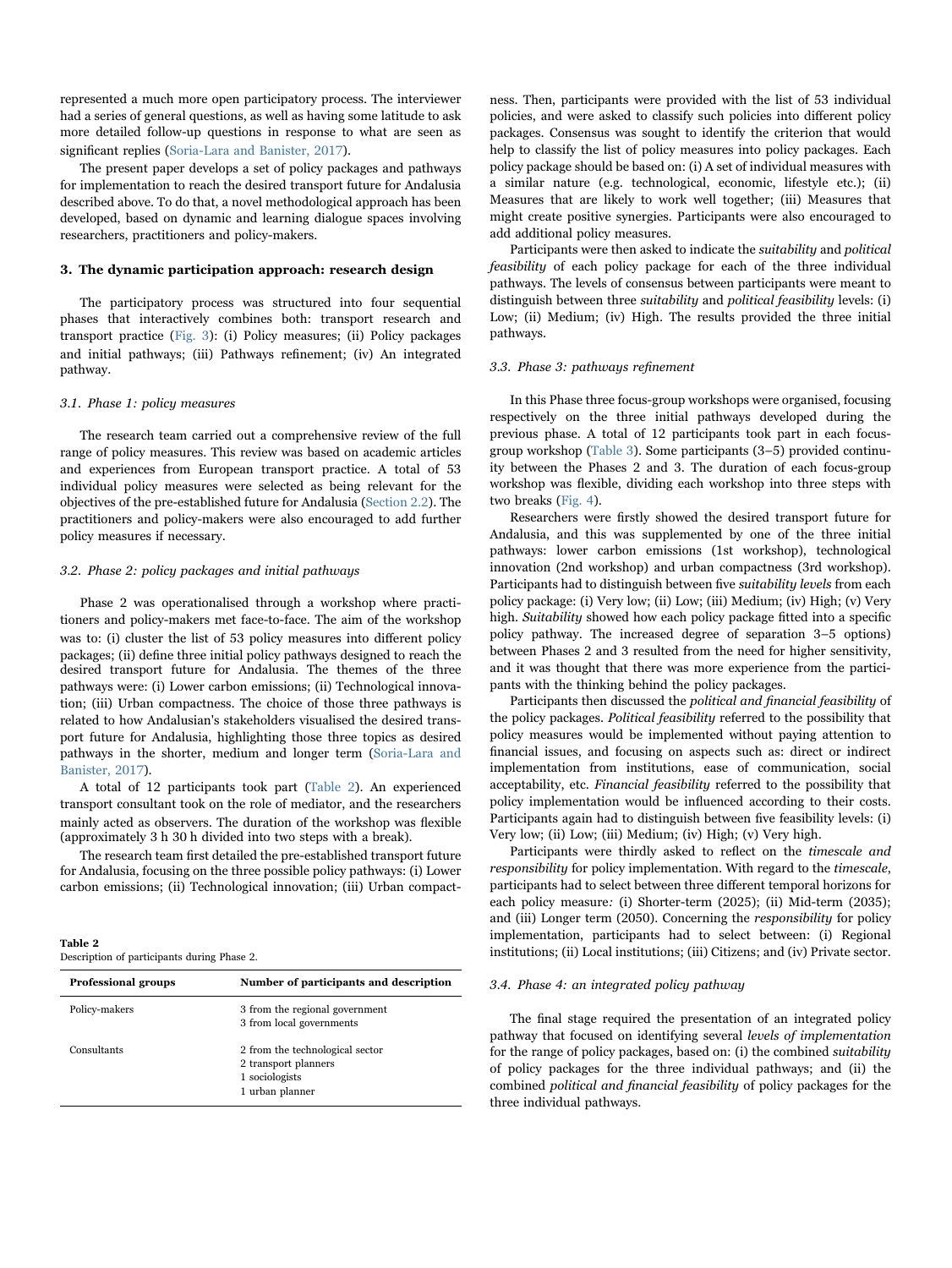#### <span id="page-4-1"></span>Table 3 Description of participants during Phase 3.

| <b>Professional groups</b> | Number of participants and description |                                       |                                       |  |  |
|----------------------------|----------------------------------------|---------------------------------------|---------------------------------------|--|--|
|                            | <sup>1st</sup> Focus-group workshop:   | 2 <sup>nd</sup> Focus-group workshop: | 3 <sup>rd</sup> Focus-group workshop: |  |  |
|                            | <b>Lower Carbon Emissions</b>          | <b>Technological innovation</b>       | <b>Urban compactness</b>              |  |  |
| Policy-makers              | 3 from the regional government         | 3 from the regional government        | 3 from the regional government        |  |  |
|                            | 3 from local government                | 3 from local government               | 3 from local government               |  |  |
| Consultants                | 2 geographers                          | 2 car manufacturers                   | 3 architects                          |  |  |
|                            | 2 sociologists                         | 2 bike manufacturers                  | 2 transport planners                  |  |  |
|                            | 2 environmentalists                    | 2 train manufacturers                 | 1 traffic engineer                    |  |  |

<span id="page-4-2"></span>

| STEP <sub>1</sub>                                                                                                                                                                                                                                                                                   | STEP <sub>2</sub>                                                                                                                                                                                                                                                                                                                                                                                                                                                              | STEP <sub>3</sub>                                                                                                                                                                             |  |  |
|-----------------------------------------------------------------------------------------------------------------------------------------------------------------------------------------------------------------------------------------------------------------------------------------------------|--------------------------------------------------------------------------------------------------------------------------------------------------------------------------------------------------------------------------------------------------------------------------------------------------------------------------------------------------------------------------------------------------------------------------------------------------------------------------------|-----------------------------------------------------------------------------------------------------------------------------------------------------------------------------------------------|--|--|
| <b>Suitability</b>                                                                                                                                                                                                                                                                                  | <b>Political and financial</b><br>feasibility:                                                                                                                                                                                                                                                                                                                                                                                                                                 | <b>Timescale and</b><br><b>Responsibility:</b>                                                                                                                                                |  |  |
| Participants will redefine<br>the tentative pathways<br>established during the<br>phase 2.<br>They will have to identify<br>five suitability levels from<br>each policy measure to<br>reach the desirable<br>transport future: (i) Very<br>low; (ii) Low; (iii) Medium;<br>(iv) High; (v) Very high | Participants will be asked<br>to discuss on the<br>feasibility of the policy<br>packages that integrate<br>the individual pathway<br>Political feasibility will<br>be referred to the<br>possibilities that each<br>measure has of being<br>implemented from<br>institutions without<br>paying attention to<br>financial issues<br>Financial feasibility would<br>refer to the possibilities<br>that each policy measure<br>has of being implemented<br>according to its costs | Participants will be<br>asked to discuss on<br>additional aspects<br>related to the<br>individual policy<br>pathway, such as:<br>timescale and<br>responsibility for policy<br>implementation |  |  |

Fig. 4. Setup of focus group workshops.

# <span id="page-4-0"></span>4. Results

# 4.1. Definition of policy packages

The 53 policy measures were clustered into different policy packages (PPs), and this was operationalised through a workshop where participants met face-to-face (Phase 2). PPs were, therefore, created by combining a set of individual measures that are likely to work well together, concentrating on those that might create positive synergies. A total of ten PPs were developed. Participants decided both the theme of each PP and the constituent set of measures ([Table 4](#page-5-0)).

Two main discussions appeared. The first focused on whether the policies related to the freight transport sector should be combined in a specific PP, rather than being distributed among the rest of PPs. The final decision was to create a specific PP on freight transport due to its relevance for Andalusia's emissions. The second discussion focused on whether the policies related to non-motorised transport modes should be added to PP6 liveable cities. Participants finally signalled that the policies related to non-motorised modes should be part of a separate PP, while PP6 liveable cities should be exclusively focused on land use policies.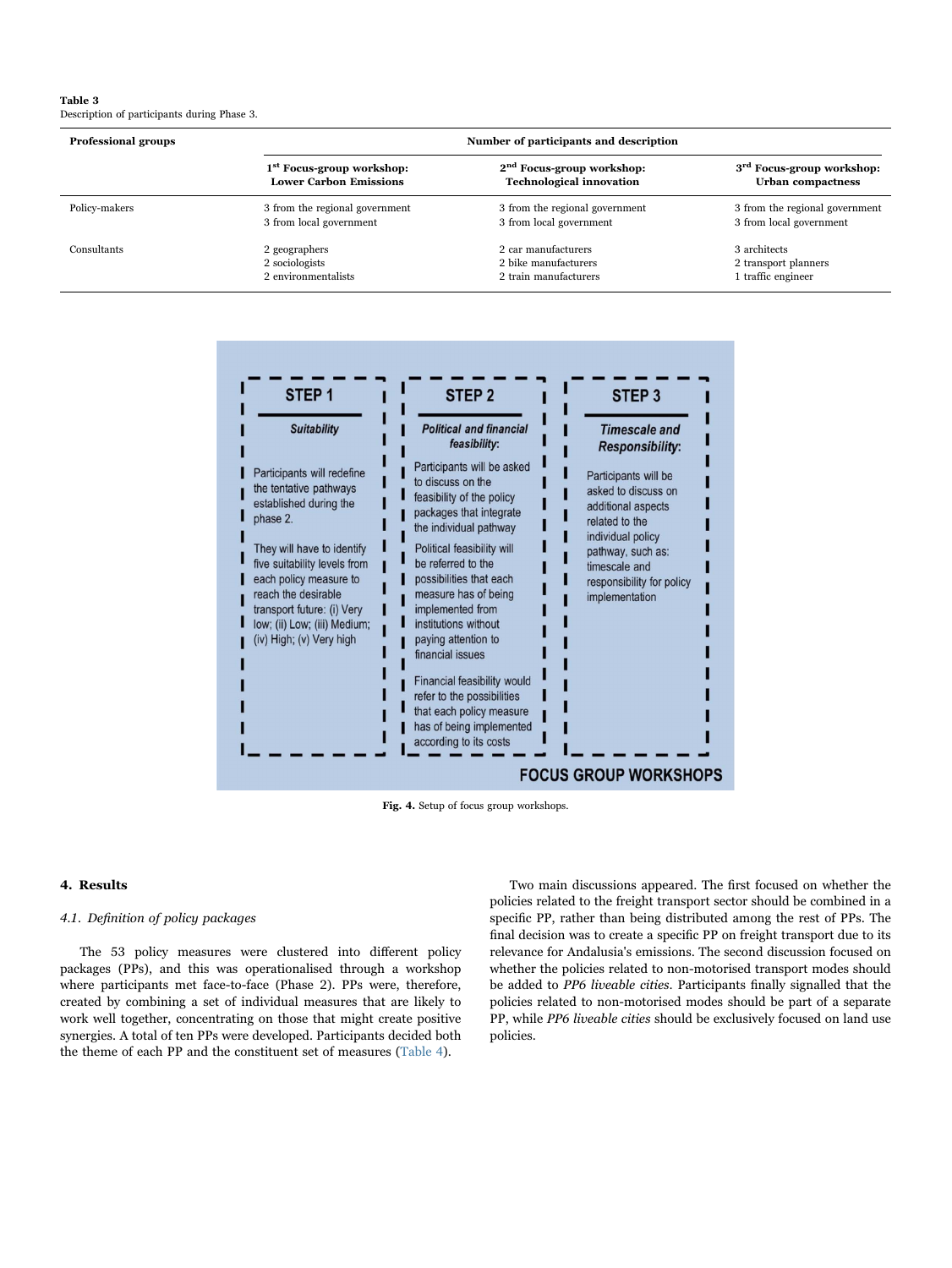#### <span id="page-5-0"></span>POLICY PACKAGES

- PP1. Low Emission Vehicles. Participants considered a total of 4 individual measures under this package, focused largely on hybrid technologies and lean burn engines. It also pursues additional benefits if alternative fuels are used in conjunction with petrol and diesel hybrids and conventional internal combustion engines. There is a major role here for the motor industry and the regional government fostering the purchase of hybrid and electric vehicles.
- PP2. ICT. A total of 3 individual measures were considered by participants to integrate this package. They explore the potential to modify travel patterns and reduce carbon emissions from ICT developments. These measures are mainly targeted at personal and freight travel.
- **PP3. Pricing regime**. This is the package where a major number of individual measures have been included by participants. It has a double objective: (i) Reorienting car taxes towards more environmental friendly schemes; (ii) Making the public transport system cheaper. These measures are mainly targeted at personal travel.
- **PP4. Freight transport**. There is a wide range of measures under this package from subsidiarity (fostering local production and reducing freight travel distance) to implementing hybrid and electric technologies for urban delivery.
- PP5. Multimodality. It covers a set of individual measures focused mainly on increasing the interconnections between the different transport modes: private and public modes, individual and collective modes, motorised and non-motorised modes. Moreover, these measures aim at incrementing the transport network efficiency.

PP6. Liveable cities. This package focuses on using urban form and the planning system to support sustainable transport, with public transport oriented developments, green belts, as well as a new strategic planning model that facilitates the integration between land use and the transport system.

PP7. Non-motorised modes. Participants considered a total of 3 individual measures under this package, aimed at promoting lower-emissions mobility and focused on pedestrianization and the promotion of cycling infrastructures. This package is mainly targeted at personal travel.

PP8. Traffic management. This package covers three main purposes: (i) Ecological driving (e.g. decreasing speed limits); (ii) Smarter choices (e.g. implementing company transport plans); (iii) lower carbon mobility (e.g. limiting circulation to motorcycles). These measures are mainly targeted at personal and freight travel.

**PP9. Public awareness**. The aim of this package is to increase the awareness of citizens concerning major transport impacts. The set of measures integrated in this package cover from campaigns for car sharing and ecological driving habits to traveller information. This package is mainly targeted at personal travel.

PP10. Infrastructure investments. This package focuses on using infrastructure investments to support sustainable transport, with higher investments in rail infrastructures, high-occupancy vehicles lanes, etc. It is mainly targeted at personal and freight travel.

# <span id="page-5-1"></span>4.2. Policy pathway 1: lower carbon emissions

The development of this pathway followed a dynamic process of refinement, operationalised through 2 different workshops. The first workshop was generic and focused on defining an initial pathway (Phase 2). The second workshop was based on focus-group participants, and it was much more specialised (Phase 3).

The initial stages of this focus-group workshop (Phase 3) were not really productive due to the different language approaches used between participants. While policy-makers notably focused their discourse on economic issues related to policy packages (e.g. economic sustainability; capacity to make profit, etc.), the rest of participants discussed more from the social benefits of policy packages. This initially generated controversial views and non-compatible discourses. Then, the mediator stopped the discussion, and facilitated a specific discussion-framework where the discourse from both sides were intrinsically recognised and integrated. The mediator encouraged participants to separately discuss the convenience of each policy package from economic, environmental, and societal viewpoints. This meant that policy-makers should avoid the almost exclusive focus on economic issues and appreciate other perspectives. The same rules were imposed on the other groups. Together, this provided participants with a new understanding, orientated towards creating a common language to facilitate agreement. At the end of the focus-group workshop, three implementation levels of PPs were finally identified ([Table 5\)](#page-6-0). The highest priority was given to PP5 Multi-modality and PP10 Infrastructure investments, while an intermediate priority was given to the following PPs: PP7 Non-motorised modes, PP1 Low emission vehicles and PP4 Freight transport. The rest of PPs were signalled as low-priority.

The refinement process demonstrated the disagreement about which PPs were more suitable for this pathway, and it triggered an interesting learning process that adjusted initial differences between participants. While participants from the first workshop (Phase 2) indicated that a combination of a wide spectrum of PPs was needed, this thinking was not followed by participants from the second workshop (Phase 3). In this respect, the three people (2 policy-makers and 1 sociologist) who had participated during the first (generic) workshop supported (during the second workshop) the need of a wide spectrum of PPs for this policy pathway. However, the rest of participants (who had not participated during the first workshop) strongly argued on the convenience of reducing the number of PPs as being most suitable. Arguments on the need to be specific and reliable during the design of policy pathways convinced the three participants from the first workshop to change their initial views. It was collectively concluded that "reducing the number of PPs with high suitability was needed to make the pathway more reliable and feasible". Accordingly, the number of PPs highly suitable was reduced from the initial seven to five [\(Table 5\)](#page-6-0). This was inspired by the belief that "the most effective way to achieve a lower carbon Andalusian society should be based on an effective modal shift from conventional transport modes to lower emissions modes". It also highlighted the final inclusion of PP4 Freight transport as highly suitable after the first workshop, arguing that "a transition towards rail freight transport could drastically reduce the carbon emissions in Andalusia".

Participants also signalled PP7 Non-motorised modes and PP5 Multi-modality as the most politically feasible due to "no big interventions were needed at the city level". However, the financial feasibility was seen as an important shortcoming of the selected PPs. The most suitable timescale was the mid-term (2035) and longer-term (2050). Both local and regional institutions were seen to have main responsibility for the implementation of PPs, and the private sector was also seen to be essential, as in the case of PP1 Low emission vehicles and PP4 Freight transport.

It is worth mentioning that no power dynamics between participants were highlighted. The mediator had a central position ensuring that no participant/group took a dominant role in the discussion, and participants respected that independence.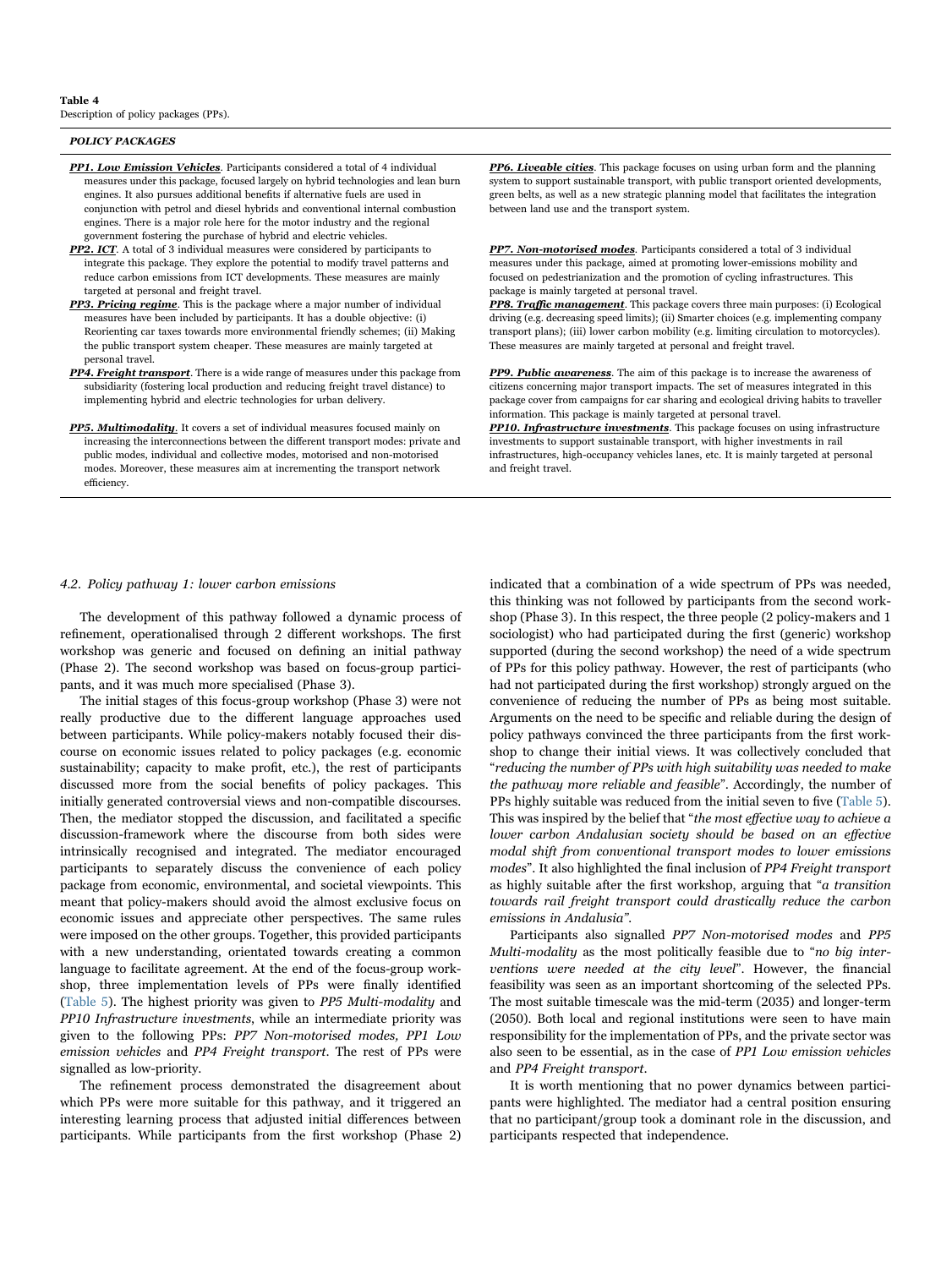#### <span id="page-6-0"></span>Table 5

Policy pathway 1: lower carbon emissions.

| Policy package<br>Suitability                                                                                                                                                                                                                                                                                                                                                                   |           | <b>Feasibility</b>    |                                                                                                                                                                                                                                                                 | <b>Timescale</b>                                                                                                                                                                                                                                                | <b>Responsibility</b>                              |  |
|-------------------------------------------------------------------------------------------------------------------------------------------------------------------------------------------------------------------------------------------------------------------------------------------------------------------------------------------------------------------------------------------------|-----------|-----------------------|-----------------------------------------------------------------------------------------------------------------------------------------------------------------------------------------------------------------------------------------------------------------|-----------------------------------------------------------------------------------------------------------------------------------------------------------------------------------------------------------------------------------------------------------------|----------------------------------------------------|--|
|                                                                                                                                                                                                                                                                                                                                                                                                 |           | <b>Political</b>      | Financial                                                                                                                                                                                                                                                       |                                                                                                                                                                                                                                                                 |                                                    |  |
| PP5. Multi-modality                                                                                                                                                                                                                                                                                                                                                                             | Very high | High                  | Medium                                                                                                                                                                                                                                                          | Mid-term                                                                                                                                                                                                                                                        | Regional and local institutions                    |  |
| PP10. Infrastructure<br>investments                                                                                                                                                                                                                                                                                                                                                             | Very high | Medium                | Low                                                                                                                                                                                                                                                             | Longer-term                                                                                                                                                                                                                                                     | Regional and local institutions                    |  |
| PP7. Non-motorised modes                                                                                                                                                                                                                                                                                                                                                                        | High      | High                  | Medium                                                                                                                                                                                                                                                          | Mid-term                                                                                                                                                                                                                                                        | Local institutions                                 |  |
| PP1. Low emission vehicles                                                                                                                                                                                                                                                                                                                                                                      | High      | Medium                | Low                                                                                                                                                                                                                                                             | Mid-term                                                                                                                                                                                                                                                        | Regional, local institutions and<br>private sector |  |
| PP4. Freight transport                                                                                                                                                                                                                                                                                                                                                                          | High      | Medium                | Low                                                                                                                                                                                                                                                             | Longer-term                                                                                                                                                                                                                                                     | Regional institutions and private<br>sector        |  |
| PP8. Traffic management                                                                                                                                                                                                                                                                                                                                                                         | Medium    | High                  | High                                                                                                                                                                                                                                                            | Shorter-term                                                                                                                                                                                                                                                    | Regional and local institutions                    |  |
| PP3. Pricing regime                                                                                                                                                                                                                                                                                                                                                                             | Medium    | High                  | Very high                                                                                                                                                                                                                                                       | Shorter-term                                                                                                                                                                                                                                                    | Regional and local institutions                    |  |
| PP6. Liveable cities                                                                                                                                                                                                                                                                                                                                                                            | Medium    | Medium                | Medium                                                                                                                                                                                                                                                          | Mid-term                                                                                                                                                                                                                                                        | Local institutions                                 |  |
| PP9. Public awareness                                                                                                                                                                                                                                                                                                                                                                           | Medium    | High                  | Medium                                                                                                                                                                                                                                                          | Shorter-term                                                                                                                                                                                                                                                    | Regional, local institutions and<br>citizens       |  |
| PP2. ICT                                                                                                                                                                                                                                                                                                                                                                                        | Very low  | Low                   | Medium                                                                                                                                                                                                                                                          | Mid-Term                                                                                                                                                                                                                                                        | Private sector and citizens                        |  |
|                                                                                                                                                                                                                                                                                                                                                                                                 |           |                       | The process of refinement:                                                                                                                                                                                                                                      |                                                                                                                                                                                                                                                                 |                                                    |  |
| <b>Initial pathway</b>                                                                                                                                                                                                                                                                                                                                                                          |           |                       | <b>Final pathway</b>                                                                                                                                                                                                                                            |                                                                                                                                                                                                                                                                 | <b>Changes-Refinement</b>                          |  |
| (1 <sup>st</sup> Workshop)                                                                                                                                                                                                                                                                                                                                                                      |           |                       | (2 <sup>nd</sup> Workshop)                                                                                                                                                                                                                                      |                                                                                                                                                                                                                                                                 |                                                    |  |
| 1. A total of 7 PPs were signalled as highly suitable: (i) PP1 1. A total of 5 PPs were signalled as highly suitable: 1. A reduction in the number of PPs highly suitable was<br>Low emission vehicles; (ii) PP3 Pricing regime; (iii) PP5<br>Multi-modality; (iv) PP7 Non-motorised modes; (v) PP8<br>Traffic management; (vi) PP9 Public awareness; (vii)<br>PP10 Infrastructure investments. |           | transport             | (i) PP5 Multi-modality; (ii) PP10<br>Infrastructure; (iii) PP7 Non-motorised modes;<br>(iv) PP1 Low emission vehicles; (iv) PP4 Freight                                                                                                                         | recommended according to criteria of feasibility and<br>reliability<br>2. The inclusion of PP4 freight transport as highly suitable was<br>strongly recommended during the focus-group workshop                                                                 |                                                    |  |
| 2. PP1 low emissions vehicles and PP3 pricing regime as the 2. PP5 multi-modality and PP7 non-motorised 3. PP3 pricing regime, PP8 traffic management and PP9<br>packages with the lowest political feasibility<br>3. High priority to those PPs low cost and with high impact on                                                                                                               |           | political feasibility | modes as the packages with the highest                                                                                                                                                                                                                          | public awareness were not considered highly suitable<br>during the focus-group workshop                                                                                                                                                                         |                                                    |  |
| personal travel behaviour<br>4. High importance to coordinate local and regional<br>institutions                                                                                                                                                                                                                                                                                                |           | term and longer-term  | emission vehicles and PP4 Freight transport as<br>the packages with the lowest financial feasibility<br>4. The timescale of PPs highly suitable was the mid-<br>5. Both regional and local institutions were<br>considered key to implement this policy pathway | 3. PP10 Infrastructures investments, PP1 Low 4. It was emphasised that this pathway would take a major<br>effort from the motor manufacturers, responding to<br>mandatory emissions standards, which in turn would require<br>new EU and Andalusia legislation. |                                                    |  |

#### 4.3. Policy pathway 2: technological innovation

The development of this pathway also followed a dynamic process of refinement, operationalised through the 2 workshops. The first was more generic (Phase 2). The second was much more specialised (Phase 3).

Two different kinds of languages were identified during the dynamic participatory process in the discussions of policy pathways. The first focused on technological issues and business models, and it was associated with participants who came from the technological sectors (mainly car, bike and train manufacturers). The second and more holistic perspective came from the rest of participants (policymakers and practitioners from several social sciences fields). These language profiles were not problematic during the first (generic) workshop, as the number of participants from the technological sector was small. However, more problems appeared to differentiate between languages during the second workshop, where the numbers from the technological sector were higher. To address that, the mediator encouraged participants to discuss on the convenience of each policy package at two overlapping levels. Firstly, participants discussed on technological implications of each policy package. Secondly, participants discussed on the role of each policy package on lifestyle, social preferences, etc. In this way, the discussion ranged from a more specific and technological discussion to a more general and holistic vision of the policy pathway. This also facilitated the creation of a common language between participants.

Finally, three implementation levels for PPs were identified for this pathway ([Table 6\)](#page-7-0). The highest priority was given to two PPs: PP1 Low emission vehicles and PP2 ICT. A second level of priority was given to PP4 Freight transport and PP8 Traffic management. The rest of PPs were signalled as low-priority.

While three PPs were indicated as being highly suitable for this

pathway during the first workshop (PP1 Low emission vehicles; PP2 ICT; PP5 Multi-modality), focus-group participants concluded that PP5 Multi-modality was not so relevant, even "considering that technological innovations on collective transport modes would be higher in a context of excellent multi-modality". This was a consequence of the learning process implemented during the dynamic participatory process. Although, some participants (2 policy-makers and 1 train manufacturer) from first workshop explained why PP5 Multimodality was highly suitable for them, the rest of participants argued extensively and convincingly that PP5 had not a technological component itself. This reasoning facilitated the unanimous view that PP5 Multimodality should be removed as a high-priority PP. Moreover, focus-group participants agreed to indicate that both PP4 Freight transport and PP8 Traffic management should be recognised as highly suitable in the context of technological innovation, as there were a large number of technological innovations related to home delivery (e.g. drones or/and automated vehicles).

With the exception of PP4 Freight transport, it was concluded that the most suitable PPs were also highly feasible at the political level. However, only PP8 traffic management was considered highly feasible at the financial level. A recurrent theme in the conversation noted how the vehicles stock had increased recently, and the difficulties about improving their technological standards in the shorter-term. Participants also agreed that "there were important financial barriers from Andalusian local institutions to facilitate the implementation of electric and hybrid modes".

Regarding timescale and the implementation potential, PP1 Low emission vehicles and PP2 ICT were considered mid-term packages, while PP4 Freight transport was seen as a long-term package. Participants also highlighted the importance of the public sector for increasing the penetration of the technological innovation in the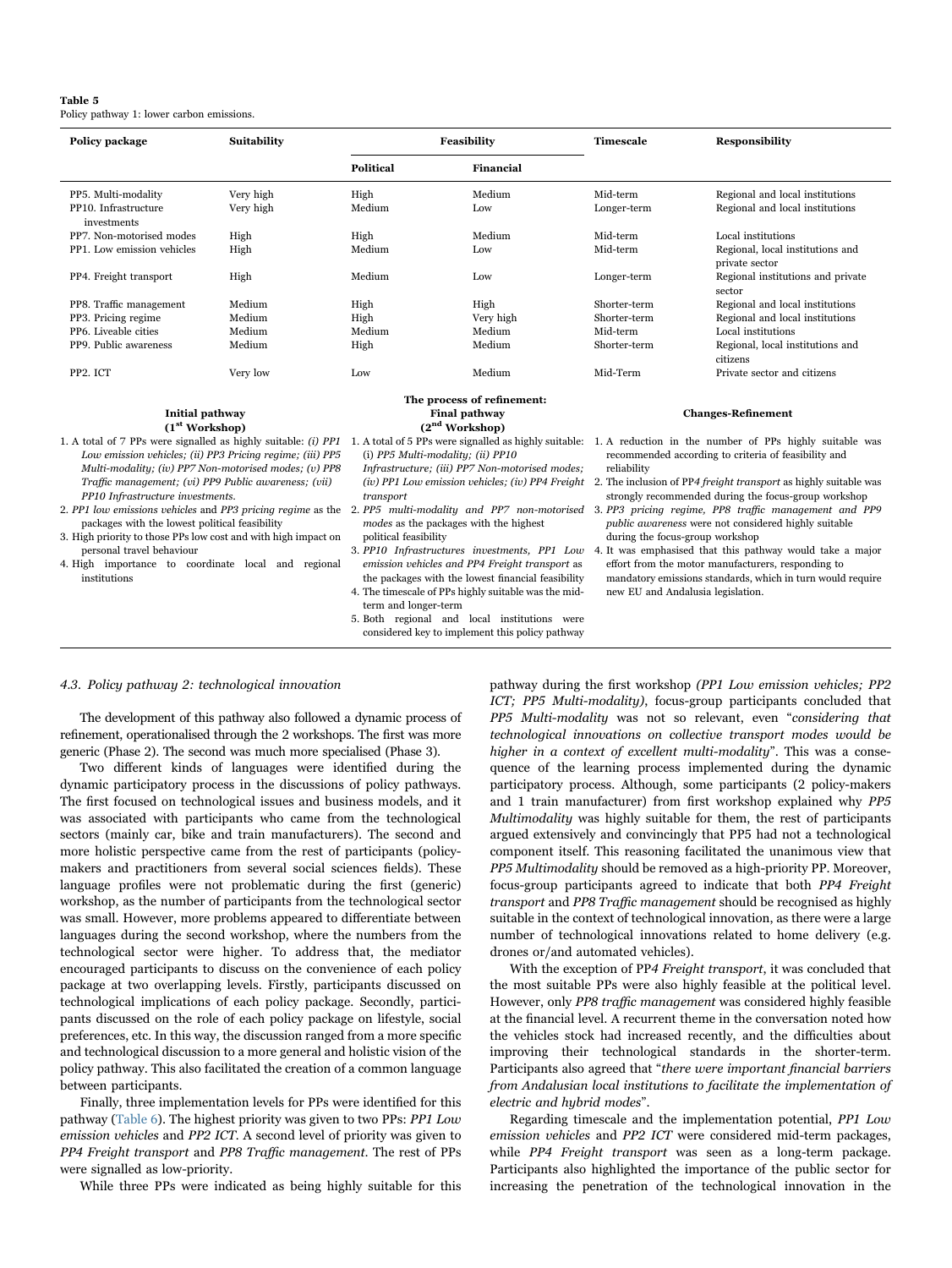#### <span id="page-7-0"></span>Table 6

Policy pathway 2: technological innovation.

| Policy package                                | <b>Suitability</b> | Feasibility                                        |                            | <b>Timescale</b> | <b>Responsibility</b>                              |  |
|-----------------------------------------------|--------------------|----------------------------------------------------|----------------------------|------------------|----------------------------------------------------|--|
|                                               |                    | <b>Political</b>                                   | <b>Financial</b>           |                  |                                                    |  |
| PP1. Low emission vehicles                    | Very high          | High                                               | Low                        | Mid-term         | Regional, local institutions and<br>private sector |  |
| PP2. ICT                                      | Very high          | High                                               | Medium                     | Mid-Term         | Regional, local institutions,<br>private sector    |  |
| PP4. Freight transport                        | High               | Low                                                | Low                        | Longer-term      | Regional institutions and private<br>sector        |  |
| PP8. Traffic management                       | High               | High                                               | High                       | Shorter-term     | Regional and local institutions                    |  |
| PP3. Pricing regime                           | Medium             | High                                               | Very high                  | Shorter-term     | Regional and local institutions                    |  |
| PP5. Multi-modality                           | Medium             | Medium                                             | Medium                     | Longer-term      | Regional and local institutions                    |  |
| PP9. Public awareness                         | Medium             | High                                               | Medium                     | Shorter-term     | Regional, local institutions and<br>citizens       |  |
| PP10. Infrastructure investments              | Medium             | Low                                                | Low                        | Longer-term      | Regional and local institutions                    |  |
| PP6. Liveable cities                          | Low                | Medium                                             | High                       | Mid-term         | Local institutions                                 |  |
| PP7. Non-motorised modes                      | Low                | High                                               | High                       | Mid-term         | Local institutions                                 |  |
|                                               |                    |                                                    | The process of refinement: |                  |                                                    |  |
| Initial pathway<br>(1 <sup>st</sup> Workshop) |                    | <b>Final pathway</b><br>(2 <sup>nd</sup> Workshop) |                            |                  | <b>Changes-Refinement</b>                          |  |

1. A total of 3 PPs were signalled as highly suitable: (i) PP1 Low 1. A total of 4 PPs were signalled as highly emission vehicles; (ii) PP2 ICT; (iii) PP5 Multi-modality. 2. PP2 ICT was considered crucial for this pathway

3. PP5 multi-modality was considered very important, as technological innovations can have a higher impact on a more

efficient transport network 4. Subsidies as a tool to facilitate the penetration of technological innovations

| The process of refinement: |
|----------------------------|
| <b>Final pathway</b>       |
| (2 <sup>nd</sup> Workshop) |

- suitable: (i) PP1 Low emission vehicles: (ii) PP2 ICT; (iii)PP4 Freight transport; (iv) PP8 Traffic management
- 2. PP1 low emission vehicles and PP2 ICT were considered crucial for this pathway
- 3. The timescale of PPs highly suitable between mid-term and longer-term 4. Both regional and local institutions were considered key to implement this policy
	- pathway
- 1. An increase in the number of PPs highly suitable was recommended according to criteria of feasibility and reliability
- 2. The exclusion of PP5 Multi-modality as highly suitable was strongly advised during the focus-group workshop
- 3. The inclusion of PP4 Freight transport and PP8 Traffic management as highly suitable was strongly advised
- during the focus-group workshop 4. It was highlighted that the effects of the financial crisis in Andalusia was an important barrier to overcome, fundamentally in those aspects related to car manufacturing and implementation of new technologies in massive transport modes

Andalusian transport sector (e.g. subsidies).

The power dynamics between participants triggered some problems for the mediator during the implementation of the dynamic participatory process. This was especially relevant during the focus-group workshop. Participants from the technological sector (2 car manufacturers, 2 bike manufacturers, and 2 train manufacturers) tended to spend more time than others making their interventions, and they did not really appreciate the views from the rest of participants. Recurrent efforts from the mediator were made to address this particular situation. First, the mediator stopped the discussion to allot equivalent speaking time to each party. Second, the mediator specifically gave an opportunity to those participants that felt less safe to talk.

# 4.4. Policy pathway 3: urban compactness

The development of this pathway also followed a dynamic process of refinement, with the first workshop being more generic (Phase 2) and the second more detailed (Phase 3). The dynamic of language differences between participants was not a relevant issues here. There was no problem during the workshops in this respect, and all participants seemed to feel comfortable hearing and understanding views from each other. Three implementation levels of PPs were identified [\(Table 7\)](#page-8-0). The highest priority was given to four PPs: PP5 Multi-modality, PP6 Liveable cities, PP7 Non-motorised modes and PP8 Traffic management. An intermediate level of priority was given to PP10 Infrastructure investments. The rest of PPs were considered less relevant.

A description of the learning process showed that there was consensus between participants from the first and second workshop, considering that PP6 Liveable cities, PP7 Non-motorised modes and PP10 Infrastructure investments were highly suitable for this pathway. However, focus-group participants indicated that only these three packages seemed to be insufficient. Accordingly, they also signalled

PP8 Traffic management and PP5 Multi-modality as being also highly suitable. In both workshops, participants highlighted that a large effort should be made to change the current Andalusian policies to achieve higher levels of urban compactness, since limited attention has been traditionally paid to the impact of urbanisation processes on transport.

A medium level of political feasibility was assigned to PP6 Liveable cities and PP10 infrastructure investments, while participants indicated as highly feasible the rest of suitable PPs. However, the financial feasibility of PP10 Infrastructure investments was indicated as low. Participants considered "very hard to achieve funding from local and regional institutions for new transport infrastructures, since over the last years too budget was spent in transport infrastructure such as regional highways, international airports and high speed rail. So, the social acceptability of this PP could became extremely low".

Regarding timescale and the implementation potential, with the exception of PP10 Infrastructure investments, signalled as a longerterm package, the rest of PPs were considered shorter-term packages. Participants highlighted "the urgency of implementing packages such as PP5 multi-modality and PP7 non-motorised modes to reach a higher urban compactness". Finally, participants declared that both regional and local institutions should be responsible for the implementation of this pathway.

The power dynamics between participants were the more evident during the implementation of the participatory process in this policy pathway, and this was really significant during the focus-group workshop. Architects and transport planners tended to establish a bidirectional discussion between them, and this extended the duration of the workshop by almost 1 h. The mediator made a big effort to give a voice to the rest of participants. However, this intervention was not effective on several occasions during the workshop. Although the mediator stopped the discussion several times to allot equivalent speaking times, this did not work well for this policy pathway.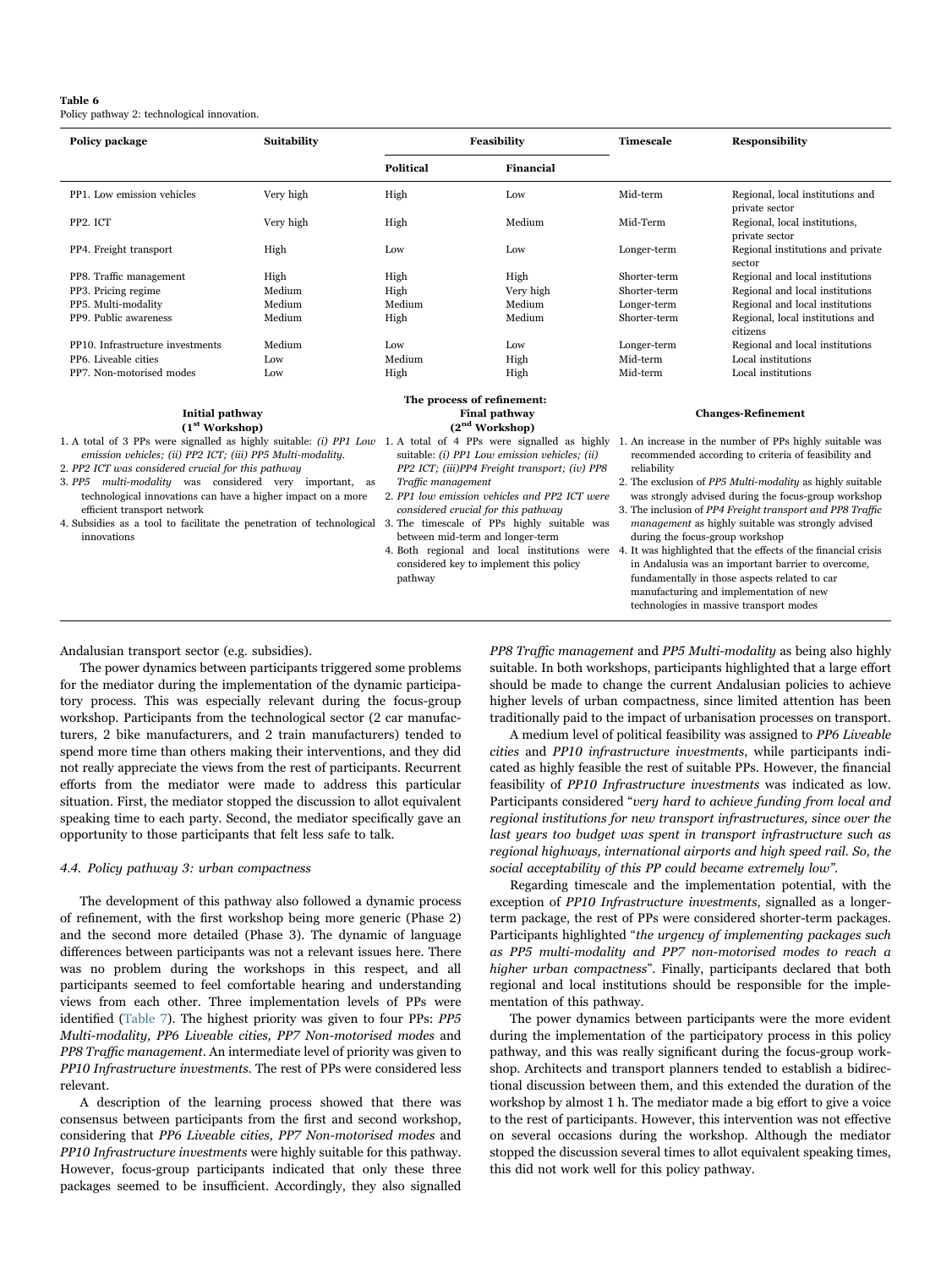#### <span id="page-8-0"></span>Table 7 Policy pathway 3: urban compactness.

| Policy package                                | <b>Suitability</b> | Feasibility |                                             | <b>Timescale</b>           | <b>Responsibility</b>                                        |
|-----------------------------------------------|--------------------|-------------|---------------------------------------------|----------------------------|--------------------------------------------------------------|
|                                               |                    | Political   | Financial                                   |                            |                                                              |
| PP5. Multi-modality                           | Very high          | High        | Medium                                      | Shorter-term, Mid-<br>term | Regional and local institutions                              |
| PP6. Liveable cities                          | Very high          | Medium      | Medium                                      | Mid-term                   | Local institutions                                           |
| PP7. Non-motorised modes                      | Very high          | High        | Medium                                      | Mid-term                   | Local institutions                                           |
| PP8. Traffic management                       | Very high          | High        | High                                        | Shorter-term               | Regional and local institutions                              |
| PP10. Infrastructure<br>investments           | High               | Medium      | Low                                         | Longer-term                | Regional and local institutions                              |
| PP3. Pricing regime                           | Medium             | High        | Very high                                   | Shorter-term               | Regional and local institutions                              |
| PP4. Freight transport                        | Medium             | Medium      | Low                                         | Longer-term                | Regional institutions and private<br>sector                  |
| PP9. Public awareness                         | Medium             | High        | Medium                                      | Shorter-term               | Regional, local institutions and<br>citizens                 |
| PP1. Low emission vehicles                    | Low                | Low         | Low                                         | Mid-term                   | Regional, local institutions and<br>private sector           |
| PP2. ICT                                      | Very low           | High        | Medium                                      | Mid-Term                   | Regional, local institutions,<br>private sector and citizens |
|                                               |                    |             | The process of refinement:                  |                            |                                                              |
| Initial pathway<br>(1 <sup>st</sup> Workshop) |                    |             | Final pathway<br>(2 <sup>nd</sup> Workshop) |                            | <b>Changes-Refinement</b>                                    |

#### 1. A total of 3 PPs were signalled as highly suitable: (i) PP6 Liveable cities; (ii) PP7 Non-motorised modes; (iii) PP10 Infrastructure investments

2. PP6 Liveable cities was considered crucial for this pathway

3. It was highlighted the limited attention paid in Andalusia to the effects on urbanisation processes on the transport sector

- 1. A total of 5 PPs were signalled as highly suitable:(i) PP6 1. An increase in the number of PPs highly suitable was Liveable cities; (ii) PP7 Non-motorised modes; (iii) PP10 Infrastructure investments; (iv) PP8 Traffic management; (v) PP5 Multi-modality
- 2. PP6 Liveable cities and PP5 Multi-modality were considered crucial
- 3. The timescale of PPs highly suitable was between midterm and longer-term
- 4. Both regional and local institutions were considered key to implement this policy pathway

recommended according to criteria of feasibility and reliability

2. The inclusion of PP5 multi-modality and PP8 Traffic management as highly suitable was strongly advised during the focus-group workshop

# 4.5. An integrated policy pathway

From the three individual pathways established, the research team identified different levels of implementation for PPs (Phase 4). This was based on criteria of suitability, political and financial feasibility.

Regarding PPs' suitability, three different implementation levels were identified [\(Fig. 5\)](#page-9-1). First, PP5 Multi-modality was seen as the most important PP for all three pathways studies. Second, a total of six PPs were identified within a second level of implementation. They were PP1 Low emission vehicles, PP4 Freight transport, PP6 Liveable cities, PP7 Non-motorised modes, PP8 Traffic management and PP10 Infrastructure investments. The remaining PPs formed a third implementation level with a medium suitability for the three pathways studied.

Concerning the political feasibility of PPs, two different implementation levels were recognised ([Fig. 5](#page-9-1)). First, a total of six PPs were identified as the most politically feasible for the three pathways. They were PP2 ICT, PP3 Pricing regime, PP5 Multi-modality, PP7 Nonmotorised modes, PP8 Traffic management and PP9 Public aware-

ness. Local and regional institutions were indicated as having the main responsibility for the implementation of those PPs. A second level of implementation would be integrated by PP1 Low emission vehicles, PP2 Freight transport, PP6 Liveable cities and PP9 Infrastructures investments. In voice of the participants, "the political feasibility of PPs such as PP1 Low emission vehicles and PP2 freight transport was lower than others due to the dependency of external factors to Andalusia (e.g. global market)". The low social acceptability of transport mega-projects in Andalusia due to financial crisis impedes the perception of a high political feasibility of PP6 Liveable cities and PP9 Infrastructure investments.

Finally, four different levels of implementation were identified that related to the financial feasibility of PPs. The highest financial feasibility was signalled for PP3 Pricing regime and PP6 Liveable cities, while the lowest financial feasibility was signalled for PP1 Low emission vehicles, PP4 Freight transport and PP10 Infrastructure investments. The rest of PPs were integrated into two intermediate levels of financial feasibility [\(Fig. 5\)](#page-9-1).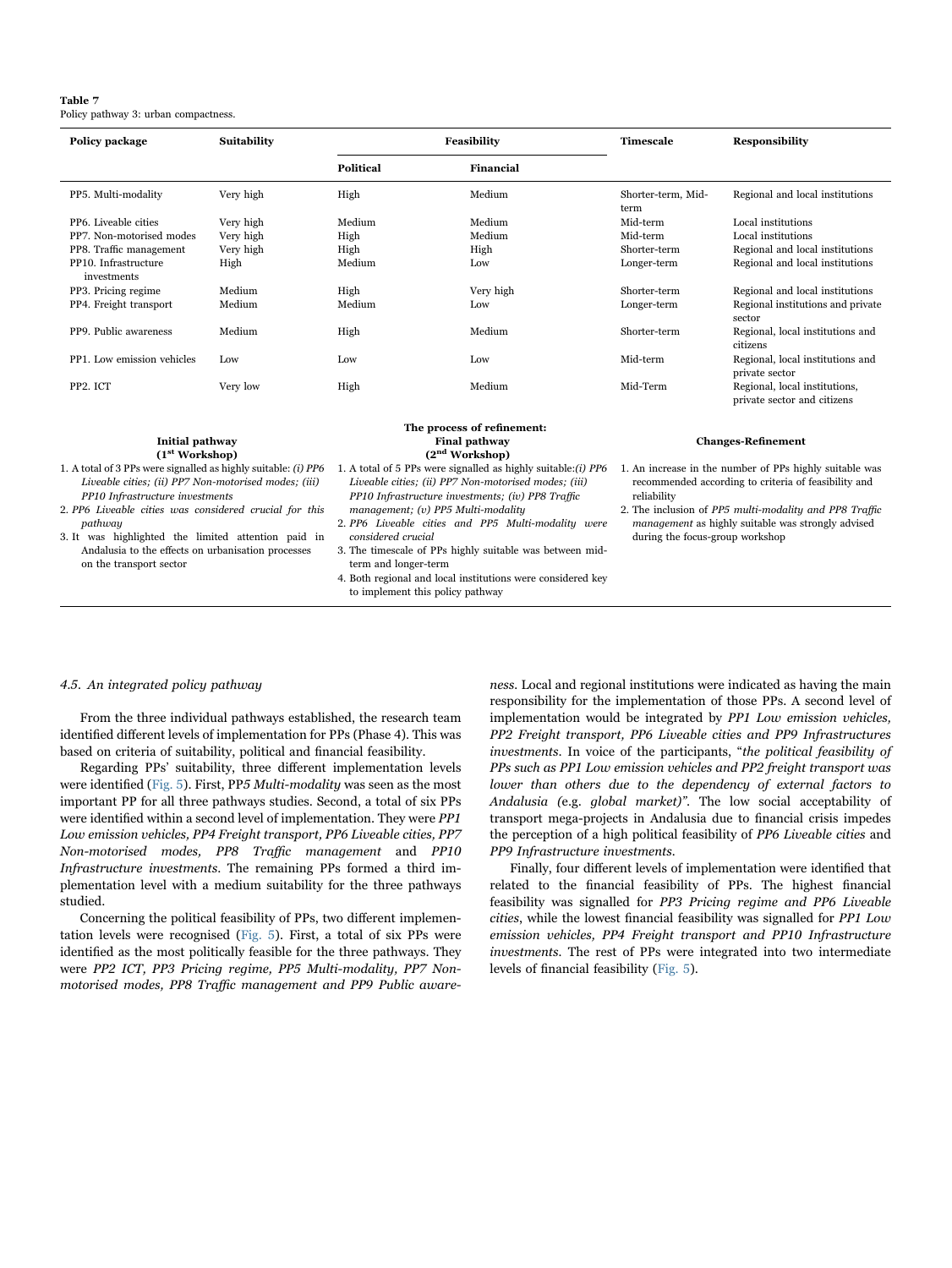<span id="page-9-1"></span>

Fig. 5. Implementation levels and feasibility for the different PPs.

# <span id="page-9-0"></span>5. Conclusions and discussion

This paper has developed and tested a novel participatory approach applied to the policy packaging phase of transport backcasting studies. It has focused on dynamic dialogue spaces that involved researchers (as observers), practitioners and policy-makers. The Andalusian transport sector (Spain) was used as a spatial laboratory for the experimentation.

# 5.1. Linking academia and transport practice: the use of bottom-up approaches

While the transport policy-making process in Andalusia has been traditionally carried out by transport engineers, this research has used a bottom-up approach that has involved a wider range of professional domains (traffic engineers, sociologists, geographers, urban planners, economists, etc).

This has resulted in the creation of a more democratic way of establishing policy pathways, rather than the traditional deliberative process involving a narrow group of actors. The difficulty here is to determine whether participants with different backgrounds are really prepared for sharing knowledge with each other. Converting individual knowledge to collective knowledge requires interaction between "tacit" and "explicit" knowledge in an iterative fashion [\(Te Brömmelstroet and](#page-11-4) [Bertolini, 2008\)](#page-11-4). While "explicit knowledge" is characterised as easily codified and expressed in words and numbers, "tacit knowledge" is deeply rooted in personal experience in a specific context. It is harder to share. Specific attention should be paid to this phenomenon. For example, the mediator should translate into a "common language" those particular views firmly rooted in the professional experience of participants (e.g. transport planners tend to use quantitative information, while land-use planners tend to use more qualitative information). The role of the mediator was central to the translation of participants´ views into a "common language" so that the focus-group workshops (see [Sections 4.2 and 4.3](#page-5-1)) worked effectively. For both policy pathways lower carbon emissions and technological innovation, the mediator had to create a specific communication framework to integrate the different types of languages in order to facilitate better understanding between participants.

The creation of open dialogue spaces, where a wide range of participants interacted, was considered essential by participants to link academia and transport practice. In their opinion, this has facilitated the co-production of policies pathways with practitioners and policy-makers, confronting the more technocratic thinking on policy implementation with a more business-oriented model. However, participants also agreed that the important barriers to the effective implementation of the dynamic participation processes are mainly

institutional, and related to politicians and the Andalusian planning process. Participants underlined the observation that policy-makers will have difficulties to explain the benefits of the participation process to politicians. This is due in part to the bottom-up approach, as Andalusian politicians feel safer when transport planning processes are more focused on top-down approaches where technocratic views are predominant. Furthermore, the participation process was seen as being a time-consuming process. The conclusion reached by the participants was that the dynamic participation process presented in this paper is not likely to be usable in Andalusia in the near future. Legal barriers and the low commitment of Andalusian politicians to participation processes are seen as obstacles to be overcome in real practice. Nevertheless, it was recognised by participants that the approach has added value for the Andalusian transport policy-making process. Further research could be focused on distilling this participatory framework to overcome current implementability barriers. In this respect, the present research should be seen as an initial point of innovation that needed to be refined.

#### 5.2. Dynamic dialogue spaces and pathways refinement

The participatory approach followed a sequential process, where three individual policy pathways were systematically refined: lower carbon emissions, technological innovation and urban compactness ([Fig. 4\)](#page-4-2). This succession of explicit dialogue spaces has worked well in the context of Andalusia, producing a new participatory approach that contrasts with previous studies where a non-sequential design has been predominant ([Hickman et al., 2011; Marchau and Van Der Heijden,](#page-10-6) [2003; Tuominen et al., 2014](#page-10-6)).

The sequential process was implemented according to different specialisation levels (from more generic to more specific). This has contributed to a wide acceptability level for the different PPs and pathways. The importance of continuity between the core participants throughout the different sequential phases was seen as an essential part of its success, as this allowed clarification of the choices made in previous steps. However, this group of participants can also induce a biased process if their discourse is dominant. An important aspect here is the role of the mediator. In this research, the mediator was strongly encouraged to have a central position in ensuring that no participant/ group took a dominant role in the discussion. To address that, the mediator was provided with rules of style (allotting equivalent speaking time to each party) and respect (giving a voice to all participants). Examples of that can be seen in [Sections 4.2, 4.3, and 4.4](#page-5-1).

The design of the dynamic participation processes needs to be customised for each particular situation, providing "unique processes". However, this can negatively affect to the usability of this approach,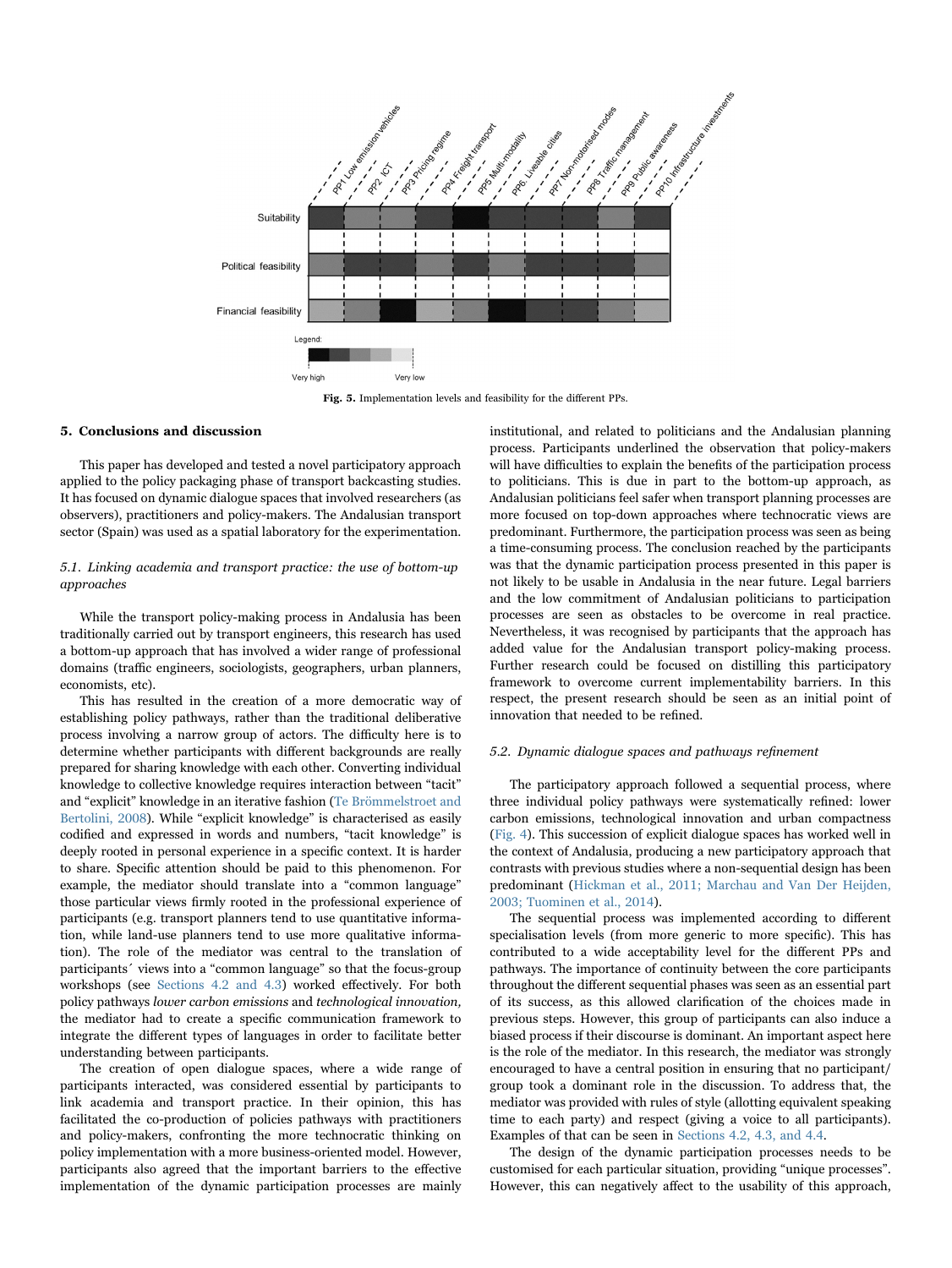reinforcing institutional barriers. The central element should be to provide a recurrent refinement of the policy pathways, contributing to increasing their acceptability at both technical (from practitioners and policy-makers) and social levels (from the public). In this paper, the sequential process was completed through two refinement rounds based on different levels of specialisation from the participants. Alternative dynamic processes can be based on refining policy pathways according to different spatial scales (from national to local) or according to different levels of decisions (from strategic-oriented to blueprint-oriented).

## 5.3. Learning dialogue spaces and pathways development

In the context of increasing attention to communicative planning approaches (Bertolini, 2007; Curtis, 2011; [Habermas,](#page-10-8) 2007; Innes and [Booher,](#page-10-8) 2010), the policy packaging phase provides a tool that guides mutual learning processes between the different actors. However, twoway interactions between experts and researchers have been prioritised by previous backcasting studies ([Hickman](#page-10-2) et al., 2009; [Zimmermann](#page-11-1) et al., [2012\)](#page-11-1). To address this, the present research has created explicit learning dialogue spaces. Several methodological aspects can be highlighted.

First, creating spaces where the participants had the opportunity to get to know each other and build relationships facilitated learning processes. Participants felt able to opine, and more attention was paid to critical comments and to collectively build consensus. The option of hearing each other and modulating the discourse accordingly increased opportunities for finding win-win solutions during the policy pathway refinement. An important consideration here is the time allocated to discussion. It is crucial to provide enough time for substantive discussion, and not only for introducing the individual participant's viewpoints. The time for the dialogue spaces was flexible (approximately 3 h for the first workshop and 4 h for each focus-group workshop). Participants felt that their views were accommodated.

Second, consensus between participants was the criterion used to establish the final PPs and pathways. The pursuit of consensus meant that participants systematically had to modulate their discourse and hear each other until agreement was reached. The mediator was ultimately the person in-charge to decide priorities and which packages are included in each policy pathway. This usually took place when consensus had been achieved by participants. However, the time of the workshops was limited, and several times the mediator had to adjudicate without consensus. In those cases, the mediator was encouraged to decide when majorities were higher than 75% of participants. In case of large disagreements (2 times during the research), the mediator extended the discussion until reach majorities between 60–75%. This also meant that the duration of the workshops was extended. It is important to highlight the situation that simple majorities were exceptionally used when win-win solutions were extremely difficult to find.

#### 5.4. Further research

This paper has provided an intermediate stage in a wider backcasting analysis for the Andalusian transport sector (2050). This wider study is largely focused on using participatory methods by examining two sets of issues: (i) the assessment of backcasting scenarios and collaborative learning processes in transport and climate change policy; and (ii) the means by which the implementation gap between transport research and policy action can be bridged. The next steps will assess the effectiveness of the integrated policy pathway in terms of real implementation in the context of Andalusia. The likelihood and desirability of this integrated pathway will be discussed with regional policymakers, exploring additional insights into how backcasting research can be implemented in a real situation.

The methodological improvements associated with the means by

which participatory approaches can help in addressing the deep uncertainty of the policy packaging phase in transport have been covered here, both methodologically and practically. The literature confirms a low penetration rate for adaptive policy frameworks in real transport practice (e.g. using methods such as Real Options Analysis; Adaptive foresight; Adaptive Policymaking; Dynamic Adaptive Policy Pathways) [\(Haasnoot et al., 2013; Marchau et al., 2010](#page-10-9)). Consequently, bottom-up approaches can help to gain more insights into the main barriers associated with those adaptive policy frameworks, and most innovatively, to overcome them by testing solutions in (almost) real situations.

#### Acknowledgements

This paper has been developed in the following Marie Curie research project BACK-SCENE: Backcasting Scenarios as collaborative learning process: Involving stakeholders in transport climate policy. The project was funded by the European Union's Seventh Framework Programme, Marie Skłodowska-Curie actions (COFUND - Grant Agreement no. 291780) and theMinistry of Economy, Innovation, Science and Employment of the Junta de Andalucía (Spain).

#### References

- <span id="page-10-7"></span>Agencia Andaluza de la Energia, 2014. World energy Outlook 2014. OECD/IEA, Paris, (Available at)〈<https://www.agenciaandaluzadelaenergia.es/>〉.
- <span id="page-10-4"></span>[Ashina, S., Fujino, J., Masui, T., Ehara, T., Hibino, G., 2012. A roadmap towards a low](http://refhub.elsevier.com/S0967-070X(16)30368-7/sbref2)[carbon society in Japan using backcasting methodology: feasible pathways for](http://refhub.elsevier.com/S0967-070X(16)30368-7/sbref2)
- <span id="page-10-3"></span>[achieving an 80% reduction in CO 2 emissions by 2050. Energy Policy 41, 584](http://refhub.elsevier.com/S0967-070X(16)30368-7/sbref2)–598. [Banister, D., Hickman, R., 2013. Transport futures: thinking the unthinkable. Transp.](http://refhub.elsevier.com/S0967-070X(16)30368-7/sbref3) [Policy 29, 283](http://refhub.elsevier.com/S0967-070X(16)30368-7/sbref3)–293.
- <span id="page-10-0"></span>[Banister, D., Dreborg, K., Hedberg, L., Hunhammar, S., Steen, P., Akerman, J., 2000.](http://refhub.elsevier.com/S0967-070X(16)30368-7/sbref4) [Transport policy scenarios for the EU: 2020 images of the future. Innov.: Eur. J.](http://refhub.elsevier.com/S0967-070X(16)30368-7/sbref4) [Social. Sci. Res. 13 \(1\), 27](http://refhub.elsevier.com/S0967-070X(16)30368-7/sbref4)–45.
- <span id="page-10-8"></span>[Bertolini, L., 2007. Evolutionary urban transportation planning: an exploration. Environ.](http://refhub.elsevier.com/S0967-070X(16)30368-7/sbref5) [Plan. A 39 \(8\), 1998](http://refhub.elsevier.com/S0967-070X(16)30368-7/sbref5)–2019.
- [Curtis, C., 2011. Integrating land use with public transport: the use of a discursive](http://refhub.elsevier.com/S0967-070X(16)30368-7/sbref6) [accessibility tool to inform metropolitan spatial planning in Perth. Transp. Rev. 31](http://refhub.elsevier.com/S0967-070X(16)30368-7/sbref6) [\(2\), 179](http://refhub.elsevier.com/S0967-070X(16)30368-7/sbref6)–197.
- <span id="page-10-9"></span>[Haasnoot, M., Kwakkel, J.H., Walker, W.E., ter Maat, J., 2013. Dynamic adaptive policy](http://refhub.elsevier.com/S0967-070X(16)30368-7/sbref7) [pathways: a method for crafting robust decisions for a deeply uncertain world. Glob.](http://refhub.elsevier.com/S0967-070X(16)30368-7/sbref7) [Environ. Change 23 \(2\), 485](http://refhub.elsevier.com/S0967-070X(16)30368-7/sbref7)–498.
- [Habermas, J., 2007. Classical pragmatism and communicative action. In: Hickman, L.A.](http://refhub.elsevier.com/S0967-070X(16)30368-7/sbref8) [\(Ed.\), Pragmatism as post-postmodernism: Lessons from John Dewey 2007.](http://refhub.elsevier.com/S0967-070X(16)30368-7/sbref8) [Fordham Univ Press, 21.](http://refhub.elsevier.com/S0967-070X(16)30368-7/sbref8)
- [Hickman, R., Banister, D., 2007. Looking over the horizon: transport and reduced CO 2](http://refhub.elsevier.com/S0967-070X(16)30368-7/sbref9) [emissions in the UK by 2030. Transp. Policy 14 \(5\), 377](http://refhub.elsevier.com/S0967-070X(16)30368-7/sbref9)–387.
- [Hickman, R., Banister, D., 2014. Transport, Climate Change and the City. Routledge.](http://refhub.elsevier.com/S0967-070X(16)30368-7/sbref10)
- <span id="page-10-2"></span>[Hickman, R., Ashiru, O., Banister, D., 2009. Achieving carbon-e](http://refhub.elsevier.com/S0967-070X(16)30368-7/sbref11)fficient transportation:
- <span id="page-10-6"></span>[backcasting from London. Transp. Res. Rec.: J. Transp. Res. Board 2139, 172](http://refhub.elsevier.com/S0967-070X(16)30368-7/sbref11)–182. [Hickman, R., Ashiru, O., Banister, D., 2011. Transitions to low carbon transport futures:](http://refhub.elsevier.com/S0967-070X(16)30368-7/sbref12) [strategic conversations from London and Delhi. J. Transp. Geogr. 19 \(6\),](http://refhub.elsevier.com/S0967-070X(16)30368-7/sbref12) 1553–[1562](http://refhub.elsevier.com/S0967-070X(16)30368-7/sbref12).
- <span id="page-10-1"></span>[Hickman, R., Saxena, S., Banister, D., Ashiru, O., 2012. Examining transport futures with](http://refhub.elsevier.com/S0967-070X(16)30368-7/sbref13) [scenario analysis and MCA. Transp. Res. A: Policy Pract. 46 \(3\), 560](http://refhub.elsevier.com/S0967-070X(16)30368-7/sbref13)–575.
- [Höjer, M., Mattsson, L.G., 2000. Determinism and backcasting in future studies. Futures](http://refhub.elsevier.com/S0967-070X(16)30368-7/sbref14) [32 \(7\), 613](http://refhub.elsevier.com/S0967-070X(16)30368-7/sbref14)–634.
- [Innes, J.E., Booher, D.E., 2010. Planning with Complexity: an Introduction to](http://refhub.elsevier.com/S0967-070X(16)30368-7/sbref15) [Collaborative Rationality for Public Policy. Routledge, London.](http://refhub.elsevier.com/S0967-070X(16)30368-7/sbref15)
- [Marchau, V.A., Walker, W.E., Van Wee, G.P., 2010. Dynamic adaptive transport policies](http://refhub.elsevier.com/S0967-070X(16)30368-7/sbref16) [for handling deep uncertainty. Technol. Forecast. Social. Change 77 \(6\), 940](http://refhub.elsevier.com/S0967-070X(16)30368-7/sbref16)–950.
- <span id="page-10-5"></span>[Marchau, V.A.W.J., Van Der Heijden, R.E.C.M., 2003. Innovative methodologies for](http://refhub.elsevier.com/S0967-070X(16)30368-7/sbref17) [exploring the future of automated vehicle guidance. J. Forecast. 22 \(2](http://refhub.elsevier.com/S0967-070X(16)30368-7/sbref17)–3), 257–276.
- [Markus, R., Jonsson, R.D., 2006. Assessment of transport policies toward future](http://refhub.elsevier.com/S0967-070X(16)30368-7/sbref18) [emission targets: a backcasting approach for Stockholm 2030. J. Environ. Assess.](http://refhub.elsevier.com/S0967-070X(16)30368-7/sbref18) [Policy Manag. 8 \(04\), 451](http://refhub.elsevier.com/S0967-070X(16)30368-7/sbref18)–478.
- [Mattila, T., Antikainen, R., 2011. Backcasting sustainable freight transport systems for](http://refhub.elsevier.com/S0967-070X(16)30368-7/sbref19) [Europe in 2050. Energy Policy 39 \(3\), 1241](http://refhub.elsevier.com/S0967-070X(16)30368-7/sbref19)–1248.
- [Niemeier, D., Gould, G., Karner, A., Hixson, M., Bachmann, B., Okma, C., Del Valle, D.H.,](http://refhub.elsevier.com/S0967-070X(16)30368-7/sbref20) [2008. Rethinking downstream regulation: california's opportunity to engage](http://refhub.elsevier.com/S0967-070X(16)30368-7/sbref20) [households in reducing greenhouse gases. Energy Policy 36 \(9\), 3436](http://refhub.elsevier.com/S0967-070X(16)30368-7/sbref20)–3447.
- [Olsson, L., Hjalmarsson, L., Wikström, M., Larsson, M., 2015. Bridging the](http://refhub.elsevier.com/S0967-070X(16)30368-7/sbref21)
- [implementation gap: combining backcasting and policy analysis to study renewable](http://refhub.elsevier.com/S0967-070X(16)30368-7/sbref21) [energy in urban road transport. Transp. Policy 37, 72](http://refhub.elsevier.com/S0967-070X(16)30368-7/sbref21)–82.
- [Schade, B., Schade, W., 2005. Evaluating economic feasibility and technical progress of](http://refhub.elsevier.com/S0967-070X(16)30368-7/sbref22) [environmentally sustainable transport scenarios by a backcasting approach with](http://refhub.elsevier.com/S0967-070X(16)30368-7/sbref22) [ESCOT. Transp. Rev. 25 \(6\), 647](http://refhub.elsevier.com/S0967-070X(16)30368-7/sbref22)–668.
- [Shiftan, Y., Kaplan, S., Hakkert, S., 2003. Scenario building as a tool for planning a](http://refhub.elsevier.com/S0967-070X(16)30368-7/sbref23)